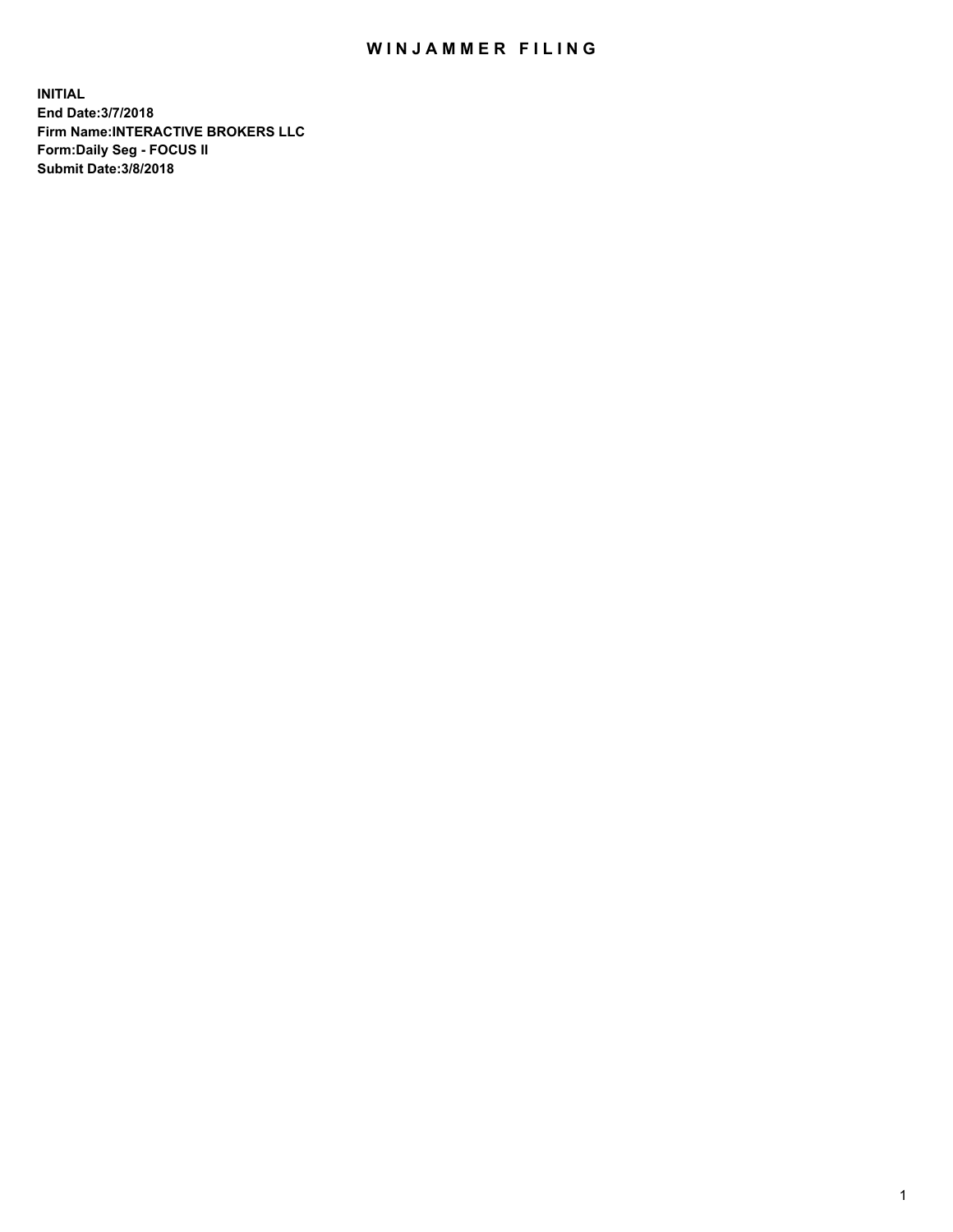## **INITIAL End Date:3/7/2018 Firm Name:INTERACTIVE BROKERS LLC Form:Daily Seg - FOCUS II Submit Date:3/8/2018 Daily Segregation - Cover Page**

| Name of Company<br><b>Contact Name</b><br><b>Contact Phone Number</b><br><b>Contact Email Address</b>                                                                                                                                                                                                                          | <b>INTERACTIVE BROKERS LLC</b><br>James Menicucci<br>203-618-8085<br>jmenicucci@interactivebrokers.c<br>om |
|--------------------------------------------------------------------------------------------------------------------------------------------------------------------------------------------------------------------------------------------------------------------------------------------------------------------------------|------------------------------------------------------------------------------------------------------------|
| FCM's Customer Segregated Funds Residual Interest Target (choose one):<br>a. Minimum dollar amount: ; or<br>b. Minimum percentage of customer segregated funds required:%; or<br>c. Dollar amount range between: and; or<br>d. Percentage range of customer segregated funds required between:% and%.                          | $\overline{\mathbf{0}}$<br>$\overline{\mathbf{0}}$<br>155,000,000 245,000,000<br>00                        |
| FCM's Customer Secured Amount Funds Residual Interest Target (choose one):<br>a. Minimum dollar amount: ; or<br>b. Minimum percentage of customer secured funds required:%; or<br>c. Dollar amount range between: and; or<br>d. Percentage range of customer secured funds required between: % and %.                          | $\overline{\mathbf{0}}$<br>$\mathbf 0$<br>80,000,000 120,000,000<br>00                                     |
| FCM's Cleared Swaps Customer Collateral Residual Interest Target (choose one):<br>a. Minimum dollar amount: ; or<br>b. Minimum percentage of cleared swaps customer collateral required:% ; or<br>c. Dollar amount range between: and; or<br>d. Percentage range of cleared swaps customer collateral required between:% and%. | $\overline{\mathbf{0}}$<br>$\underline{\mathbf{0}}$<br>0 <sub>0</sub><br>0 <sub>0</sub>                    |

Attach supporting documents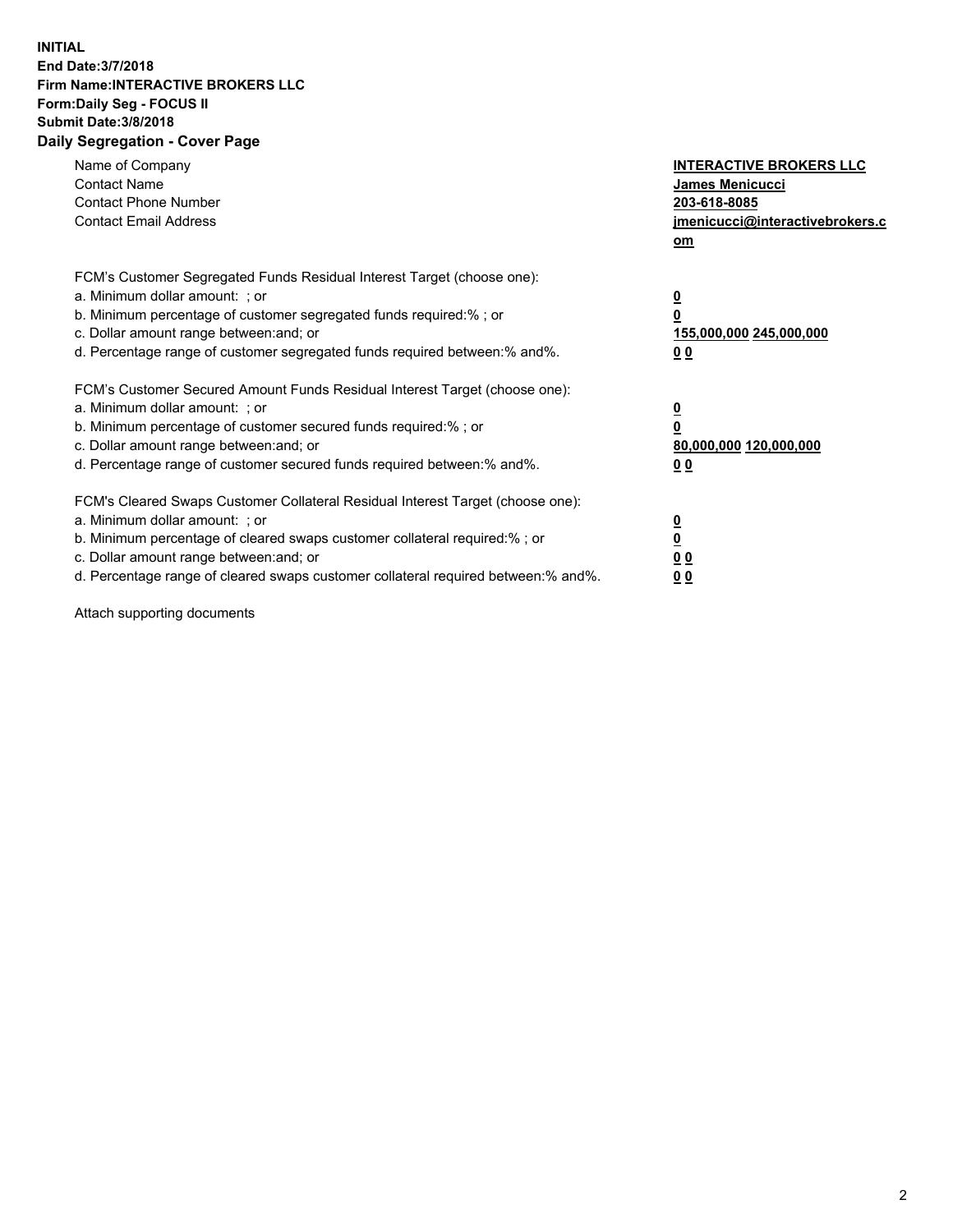## **INITIAL End Date:3/7/2018 Firm Name:INTERACTIVE BROKERS LLC Form:Daily Seg - FOCUS II Submit Date:3/8/2018 Daily Segregation - Secured Amounts**

|     | <b>Pany Obyroganon</b> Obbarba Annoann                                                      |                                                       |
|-----|---------------------------------------------------------------------------------------------|-------------------------------------------------------|
|     | Foreign Futures and Foreign Options Secured Amounts                                         |                                                       |
|     | Amount required to be set aside pursuant to law, rule or regulation of a foreign            | $0$ [7305]                                            |
|     | government or a rule of a self-regulatory organization authorized thereunder                |                                                       |
| 1.  | Net ledger balance - Foreign Futures and Foreign Option Trading - All Customers             |                                                       |
|     | A. Cash                                                                                     | 480,104,162 [7315]                                    |
|     | B. Securities (at market)                                                                   | $0$ [7317]                                            |
| 2.  | Net unrealized profit (loss) in open futures contracts traded on a foreign board of trade   | <mark>-7,324,951</mark> [7325]                        |
| 3.  | Exchange traded options                                                                     |                                                       |
|     | a. Market value of open option contracts purchased on a foreign board of trade              | 299,849 [7335]                                        |
|     | b. Market value of open contracts granted (sold) on a foreign board of trade                | -62,786 [7337]                                        |
| 4.  | Net equity (deficit) (add lines 1.2. and 3.)                                                | 473,016,274 [7345]                                    |
| 5.  | Account liquidating to a deficit and account with a debit balances - gross amount           | 49,660 [7351]                                         |
|     | Less: amount offset by customer owned securities                                            | 0 [7352] 49,660 [7354]                                |
| 6.  | Amount required to be set aside as the secured amount - Net Liquidating Equity              | 473,065,934 [7355]                                    |
|     | Method (add lines 4 and 5)                                                                  |                                                       |
| 7.  | Greater of amount required to be set aside pursuant to foreign jurisdiction (above) or line | 473,065,934 [7360]                                    |
|     | 6.                                                                                          |                                                       |
|     | FUNDS DEPOSITED IN SEPARATE REGULATION 30.7 ACCOUNTS                                        |                                                       |
| 1.  | Cash in banks                                                                               |                                                       |
|     | A. Banks located in the United States                                                       | 112,058,792 [7500]                                    |
|     | B. Other banks qualified under Regulation 30.7                                              | 0 [7520] 112,058,792 [7530]                           |
| 2.  | Securities                                                                                  |                                                       |
|     | A. In safekeeping with banks located in the United States                                   | 363,119,535 [7540]                                    |
|     | B. In safekeeping with other banks qualified under Regulation 30.7                          | 0 [7560] 363,119,535 [7570]                           |
| 3.  | Equities with registered futures commission merchants                                       |                                                       |
|     | A. Cash                                                                                     | $0$ [7580]                                            |
|     | <b>B.</b> Securities                                                                        | $0$ [7590]                                            |
|     | C. Unrealized gain (loss) on open futures contracts                                         | $0$ [7600]                                            |
|     | D. Value of long option contracts                                                           | $0$ [7610]                                            |
|     | E. Value of short option contracts                                                          | 0 [7615] 0 [7620]                                     |
| 4.  | Amounts held by clearing organizations of foreign boards of trade                           |                                                       |
|     | A. Cash                                                                                     | $0$ [7640]                                            |
|     | <b>B.</b> Securities                                                                        | $0$ [7650]                                            |
|     | C. Amount due to (from) clearing organization - daily variation                             | $0$ [7660]                                            |
|     | D. Value of long option contracts                                                           | $0$ [7670]                                            |
|     | E. Value of short option contracts                                                          | 0 [7675] 0 [7680]                                     |
| 5.  | Amounts held by members of foreign boards of trade                                          |                                                       |
|     | A. Cash                                                                                     | 118,394,061 [7700]                                    |
|     | <b>B.</b> Securities                                                                        | $0$ [7710]                                            |
|     | C. Unrealized gain (loss) on open futures contracts                                         | 5,550,625 [7720]                                      |
|     | D. Value of long option contracts                                                           | 299,849 [7730]                                        |
|     | E. Value of short option contracts                                                          | <mark>-62,786</mark> [7735] <u>124,181,749</u> [7740] |
| 6.  | Amounts with other depositories designated by a foreign board of trade                      | 0 [7760]                                              |
| 7.  | Segregated funds on hand                                                                    | $0$ [7765]                                            |
| 8.  | Total funds in separate section 30.7 accounts                                               | 599,360,076 [7770]                                    |
| 9.  | Excess (deficiency) Set Aside for Secured Amount (subtract line 7 Secured Statement         | 126,294,142 [7380]                                    |
|     | Page 1 from Line 8)                                                                         |                                                       |
| 10. | Management Target Amount for Excess funds in separate section 30.7 accounts                 | 80,000,000 [7780]                                     |
| 11. | Excess (deficiency) funds in separate 30.7 accounts over (under) Management Target          | 46,294,142 [7785]                                     |
|     |                                                                                             |                                                       |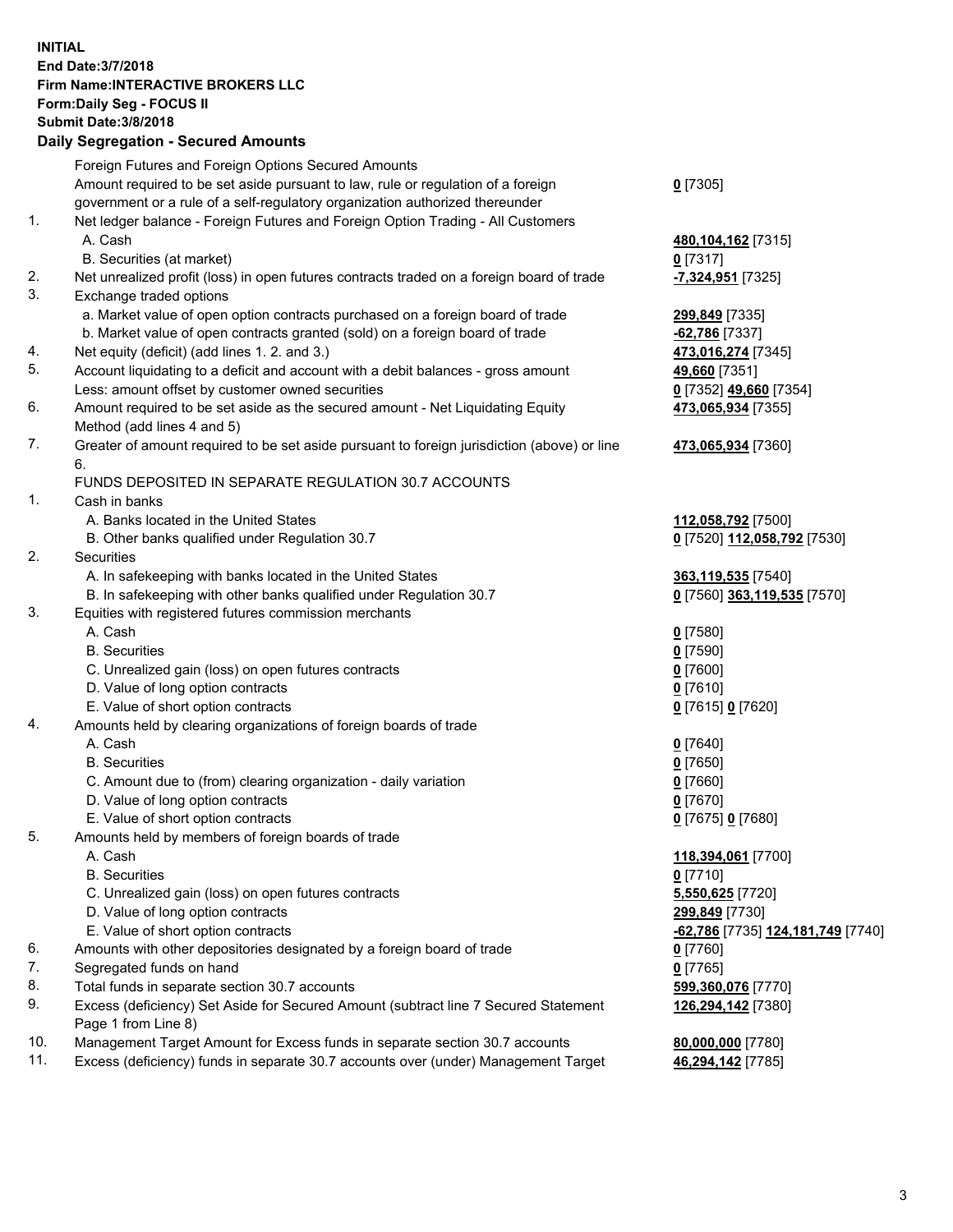**INITIAL End Date:3/7/2018 Firm Name:INTERACTIVE BROKERS LLC Form:Daily Seg - FOCUS II Submit Date:3/8/2018 Daily Segregation - Segregation Statement** SEGREGATION REQUIREMENTS(Section 4d(2) of the CEAct) 1. Net ledger balance A. Cash **4,378,028,554** [7010] B. Securities (at market) **0** [7020] 2. Net unrealized profit (loss) in open futures contracts traded on a contract market **18,325,056** [7030] 3. Exchange traded options A. Add market value of open option contracts purchased on a contract market **230,241,922** [7032] B. Deduct market value of open option contracts granted (sold) on a contract market **-223,109,816** [7033] 4. Net equity (deficit) (add lines 1, 2 and 3) **4,403,485,716** [7040] 5. Accounts liquidating to a deficit and accounts with debit balances - gross amount **352,320** [7045] Less: amount offset by customer securities **0** [7047] **352,320** [7050] 6. Amount required to be segregated (add lines 4 and 5) **4,403,838,036** [7060] FUNDS IN SEGREGATED ACCOUNTS 7. Deposited in segregated funds bank accounts A. Cash **929,576,926** [7070] B. Securities representing investments of customers' funds (at market) **2,495,924,825** [7080] C. Securities held for particular customers or option customers in lieu of cash (at market) **0** [7090] 8. Margins on deposit with derivatives clearing organizations of contract markets A. Cash **18,353,759** [7100] B. Securities representing investments of customers' funds (at market) **1,204,283,004** [7110] C. Securities held for particular customers or option customers in lieu of cash (at market) **0** [7120] 9. Net settlement from (to) derivatives clearing organizations of contract markets **-21,250,914** [7130] 10. Exchange traded options A. Value of open long option contracts **230,168,862** [7132] B. Value of open short option contracts **-223,047,017** [7133] 11. Net equities with other FCMs A. Net liquidating equity **0** [7140] B. Securities representing investments of customers' funds (at market) **0** [7160] C. Securities held for particular customers or option customers in lieu of cash (at market) **0** [7170] 12. Segregated funds on hand **0** [7150] 13. Total amount in segregation (add lines 7 through 12) **4,634,009,445** [7180] 14. Excess (deficiency) funds in segregation (subtract line 6 from line 13) **230,171,409** [7190] 15. Management Target Amount for Excess funds in segregation **155,000,000** [7194]

16. Excess (deficiency) funds in segregation over (under) Management Target Amount Excess

**75,171,409** [7198]